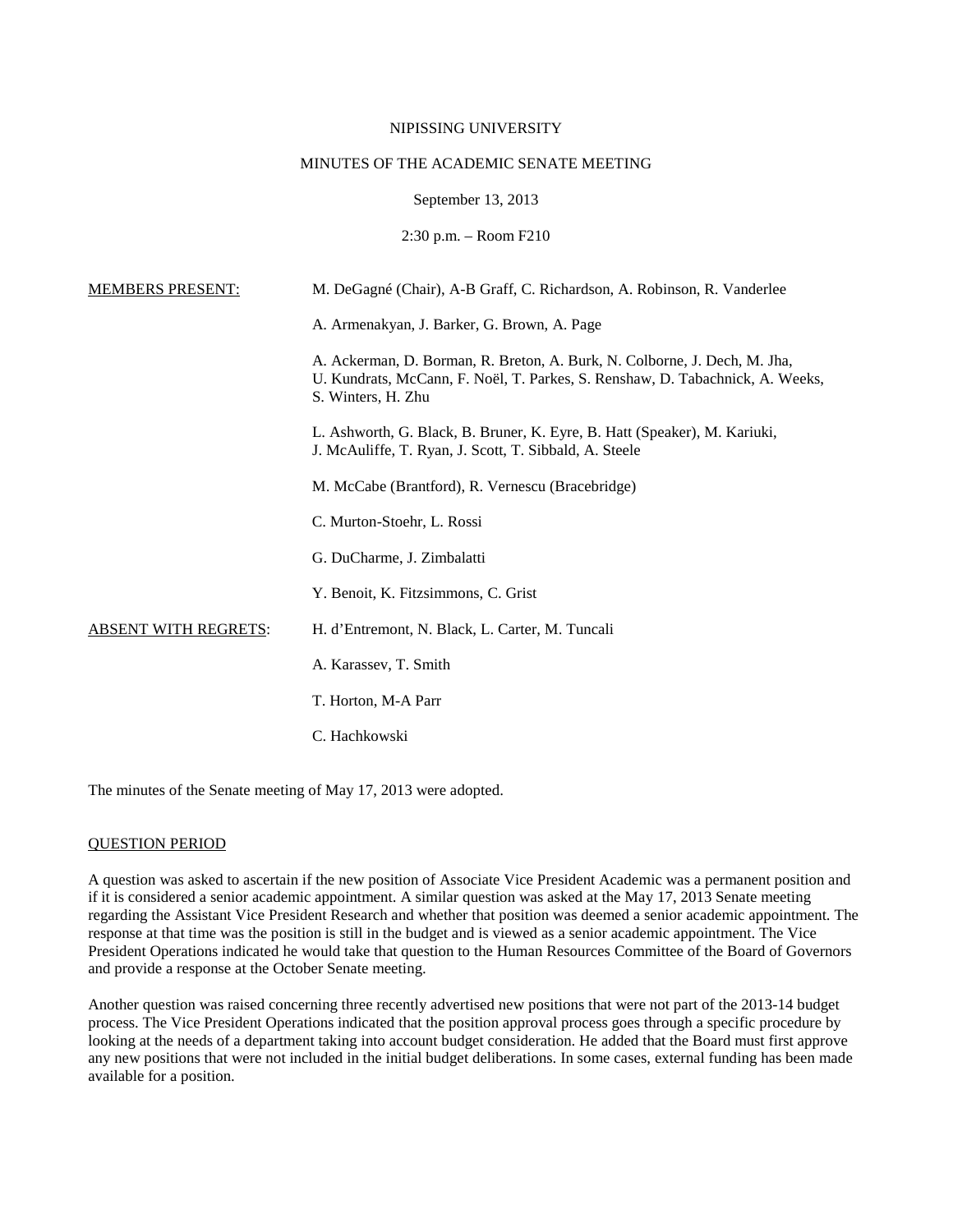A request was also made for an organizational chart that will include the positions that have had title changes. The Vice President indicated there is no change in remuneration and the title changes came about as a result of an HR survey so as to level the field with provincial counterparts. A chart will be provided.

A question was asked as why there is only one SSHRC and one NSERC grant available for our graduate students. The Interim Dean of Arts and Science responded by noting that the Tri-Council has changed their funding structure by using a metric based on how many tri-council grants are held by faculty and the size of graduate programs. Any plans to supplement missing funds, is on the agenda for the next Graduate Studies Council meeting.

There was a query regarding the status of the comprehensive Academic Skills Centre (ASC). Senate was reminded that in 2012, the interim VPAR asked the Teaching and Learning Committee (TLC) to develop a plan for moving forward with an ASC. A sub-committee was struck and the concept of a new enhanced and expanded ASC was presented to the new VPAR. According to the annual report of the TLC of May 16, 2012, the VPAR assured that the budget funds for an enhanced ASC had been allocated and that faculty input would be sought in the hiring of a new full-time director with academic credentials in the area of writing and writing instruction. Senator Breton has requested that a response to this question be made in writing to Senate.

# REPORTS of STANDING COMMITTEES and FACULTY or UNIVERSITY COUNCILS

## **Senate Executive Committee**

## **Annual Report**

MOTION 1: Moved by M. DeGagné, seconded by A. Burke that the Annual Report of the Senate Executive Committee dated May 15, 2013 be received. CARRIED

### **May 23, 2013 Report**

MOTION 2: Moved by M. DeGagné, seconded by S. Feretycki that the Report of the Senate Executive Committee dated May 23, 2013 be received. CARRIED

## **June 7, 2013 Report**

MOTION 3: Moved by M. DeGagné, seconded by A. Burk that the Report of the Special Senate Executive Committee dated June 7, 2013 be received. CARRIED

## **July 26, 2013 Report**

MOTION 4: Moved by M. DeGagné, seconded by Y. Benoit that the Report of the Senate Executive Committee dated July 26, 2013 be received. CARRIED

## **August 30, 2013 Report**

MOTION 5: Moved by M. DeGagné, seconded by A. Burk that the Report of the Senate Executive Committee dated August 30, 2013 be received. CARRIED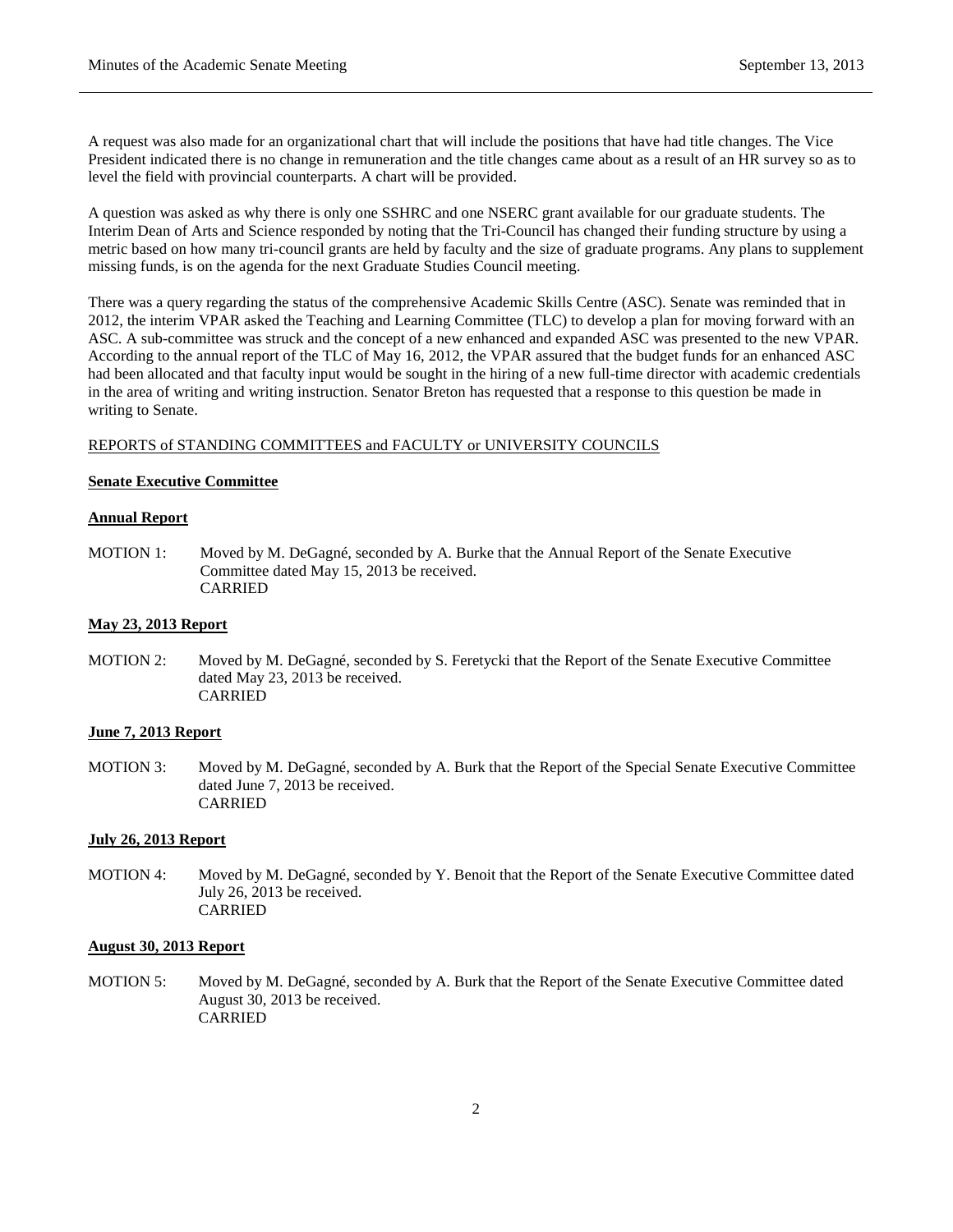## **September 5, 2013 Report**

- MOTION 6: Moved by M. DeGagné, seconded by A. Weeks that the Report of the Senate Executive Committee dated September 5, 2013 be received. CARRIED
- MOTION 7: Moved by M. DeGagné, seconded by K. Eyre that the Senate Regulations and Policies, September 2013 be adopted as outlined in the attached Table of Contents. CARRIED

## **Planning and Priorities Committee**

### **May 16, 2013 Report**

MOTION 8: Moved by R. Vanderlee, seconded by K. Eyre that the Report of the Planning and Priorities Committee dated May 16, 2013 be received. CARRIED

### **Annual Report**

MOTION 9: Moved by R. Vanderlee, seconded by K. Eyre that the Annual Report of the Planning and Priorities Committee dated May 16, 2013 be received. CARRIED

#### **Annual Report of the Admissions and Enrolment Subcommittee**

MOTION 10: Moved by R. Vanderlee, seconded by S. Renshaw that the Annual Report of the Admissions and Enrolment Subcommittee dated May 23, 2013 be received. CARRIED

## **Undergraduate Studies Committee**

## **Annual Report**

MOTION 11: Moved by R. Vanderlee, seconded by A. Page that the Annual Report of the Undergraduate Studies Committee dated May 7, 2013 be received. CARRIED

## **May 29, 2013 Report**

- MOTION 12: Moved by R. Vanderlee, seconded by A. Page that the Report of the Undergraduate Studies Committee dated May 29, 2013, be received. CARRIED
- MOTION 13: Moved by R. Vanderlee, seconded by A. Weeks that Senate approve the addition of PSYC 3626 Psychological Disorders in Children, and the deletion of PSYC 3615 Psychological Disorders in Children from the Psychology curriculum. CARRIED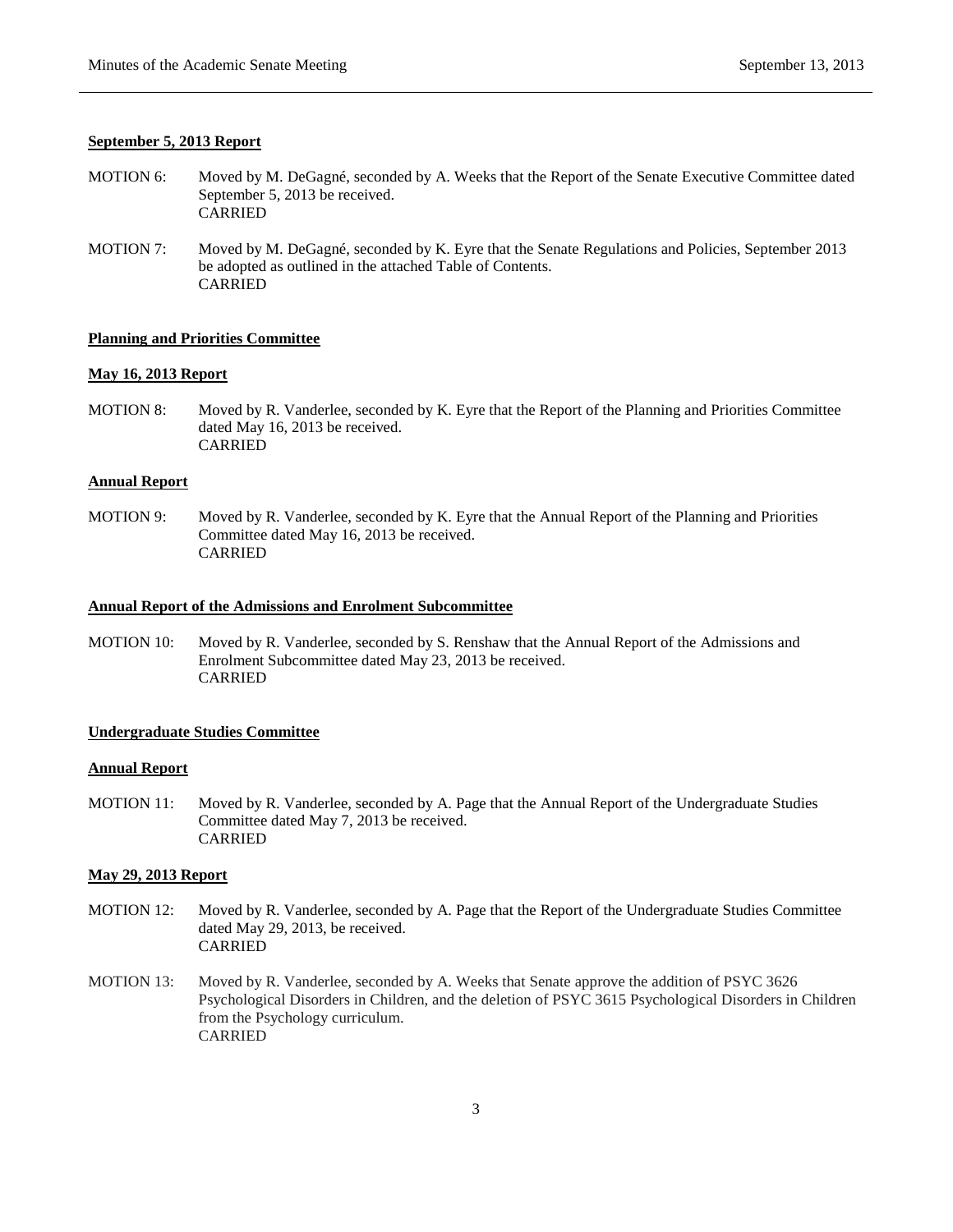### **Graduate Studies Council**

### **April 29, 2013 Report**

- MOTION 14: Moved by C. Richardson, seconded by S. Winters that the Report of the Graduate Studies Council dated April 29 2013 be received. CARRIED
- MOTION 15: Moved by C. Richardson, seconded by S. Winters that Senate note the revisions to courses ENST5116 Perspectives on the Environment and ENST5117 Methods of Inquiry in Environmental Research, as outlined. CARRIED
- MOTION 16: Moved by C. Richardson, seconded by S. Winters that Senate approve the deletion of ENST5217 Seminar in Environmental Studies, as outlined. CARRIED
- MOTION 17: Moved by C. Richardson, seconded by A. Burk that Senate approve the addition of EDUC5747 Inquiry Through the Arts: Research Methodologies and Methods and EDUC5736 Teaching and Learning Through the Arts, as outlined. CARRIED

### **Annual Report**

MOTION 18: Moved by C. Richardson, seconded by E. Eyre that the Annual Report of the Graduate Studies Council dated May 16, 2013 be received. CARRIED

## **Student Appeals Committee**

MOTION 19: Moved by A. Robinson, seconded by A. Page that the Annual Report of the Student Appeals Committee dated May 15, 2013 be received. CARRIED

# **Teaching and Learning Committee**

MOTION 20: Moved by K. Fitzsimmons, seconded by A. Burk that the Annual Report of the Teaching and Learning Committee dated Thursday, May 16, 2013 be received. CARRIED

## **Research Council**

MOTION 21: Moved by C. Richardson, seconded by S. Winters that the Annual Report of the Research Council dated May 15, 2013 be received. CARRIED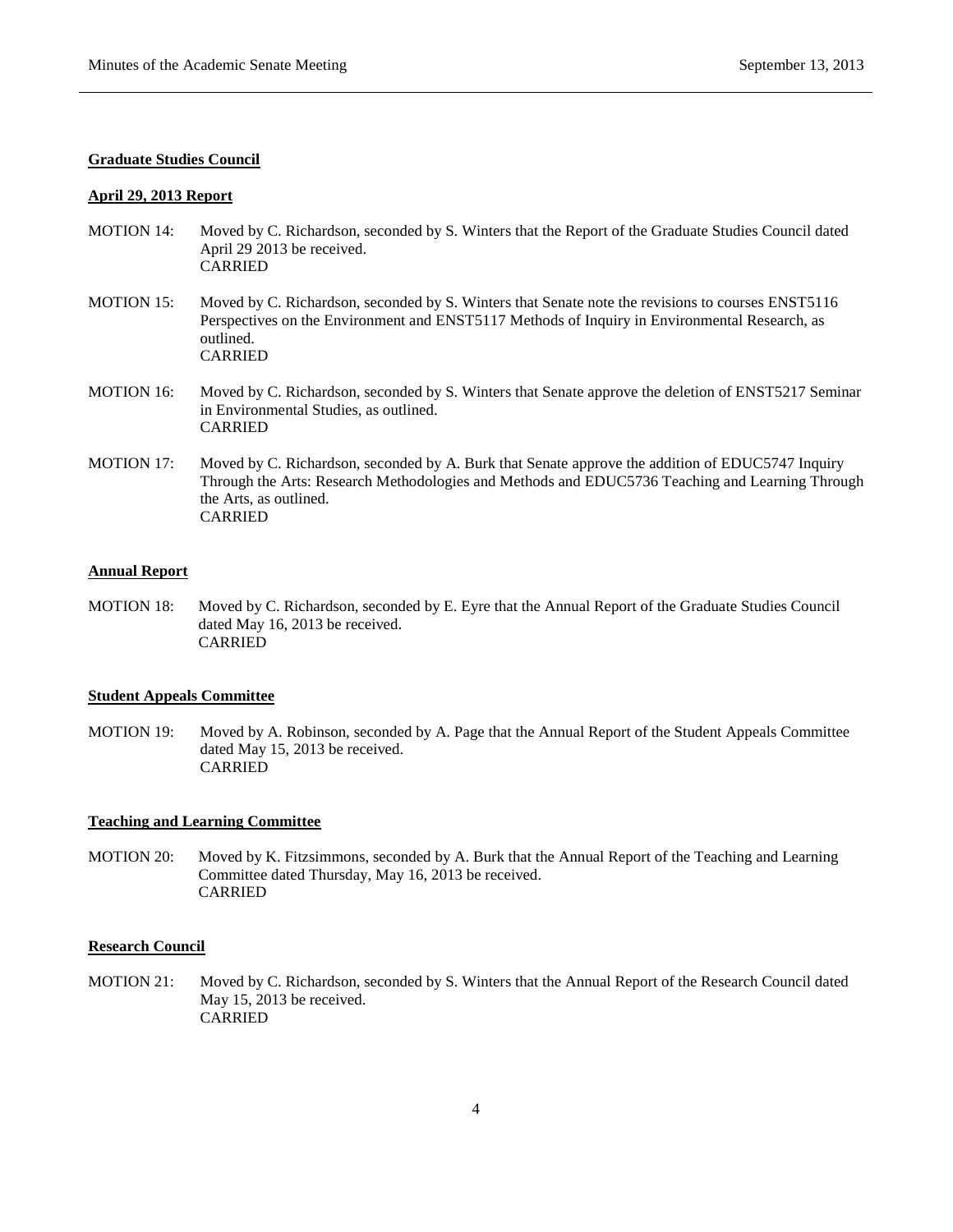### OTHER BUSINESS

MOTION 22: Moved by A. Robinson, seconded by A-B Graff that the exam requirements for ENGL 2055 – Drama be waived for 2013-14 only. CARRIED

#### AMENDMENT of BY-LAWS

### Revised wording:

- MOTION 23: Moved by D. Tabachnick, seconded by G. McCann that Senate approve that Article 10.1.1 (c), (d), (e) and (f) of the Senate bylaws be modified as follows:
	- (c) The following undergraduate curriculum matters shall require the approval of the relevant Faculty Council(s), the Undergraduate Studies Committee and Senate:
		- (i) proposals for Stage 2 (Curriculum) approval of new undergraduate programs prepared in accordance with the Nipissing University IQAP, as required in the provincial Quality Assurance Guidelines; or
		- (ii) proposals requiring changes to existing undergraduate degree or program requirements; or
		- (iii) undergraduate curriculum proposals which involve adding new courses, deleting existing courses, or substantive changes to existing courses.
	- (d) The following undergraduate curriculum matters shall require the approval of the relevant Faculty Council(s), with conveyance to the Undergraduate Studies Committee and Senate for information:
		- (i) undergraduate curriculum proposals which involve non-substantive changes to existing courses and which do not directly affect another Faculty (e.g. minor changes to course titles or course descriptions, banking courses)
	- (e) Where there is disagreement or uncertainty as to whether a proposed undergraduate curriculum change is significant or minor or substantive/non-substantive, the more rigorous standard shall be applied.

CARRIED

### *Current wording:*

- *(c) The following undergraduate curriculum matters shall require the approval of the relevant Faculty Council(s), the Undergraduate Studies Committee and Senate:*
	- *(i) proposals for Stage 2 (Curriculum) approval of new undergraduate programs prepared in accordance with the Nipissing University IQAP, as required in the provincial Quality Assurance Guidelines;*
	- *(ii) proposals requiring significant changes to existing undergraduate degree or program requirements; and*
	- *(iii) undergraduate curriculum proposals which involve one or more new courses or substantive changes to existing courses, and which directly affect another Faculty (e.g. Concurrent Education or other interdisciplinary programs involving more than one Faculty).*
- *(d) The following undergraduate curriculum matters shall require the approval of the relevant Faculty Council and the Undergraduate Studies Committee, with conveyance to Senate for information:*
	- *(i) proposals requiring minor changes to existing undergraduate degree or program requirements; and*
	- *(ii) undergraduate curriculum proposals which involve one or more new courses or substantive changes to existing courses, and which do not directly affect another Faculty.*
- *(e) The following undergraduate curriculum matters shall require the approval of the relevant Faculty Council, with conveyance to the Undergraduate Studies Committee and Senate for information:*
	- *(i) undergraduate curriculum proposals which involve non-substantive changes to existing courses, and which do not directly affect another Faculty (e.g. minor changes to course titles or course descriptions, deleting or banking courses).*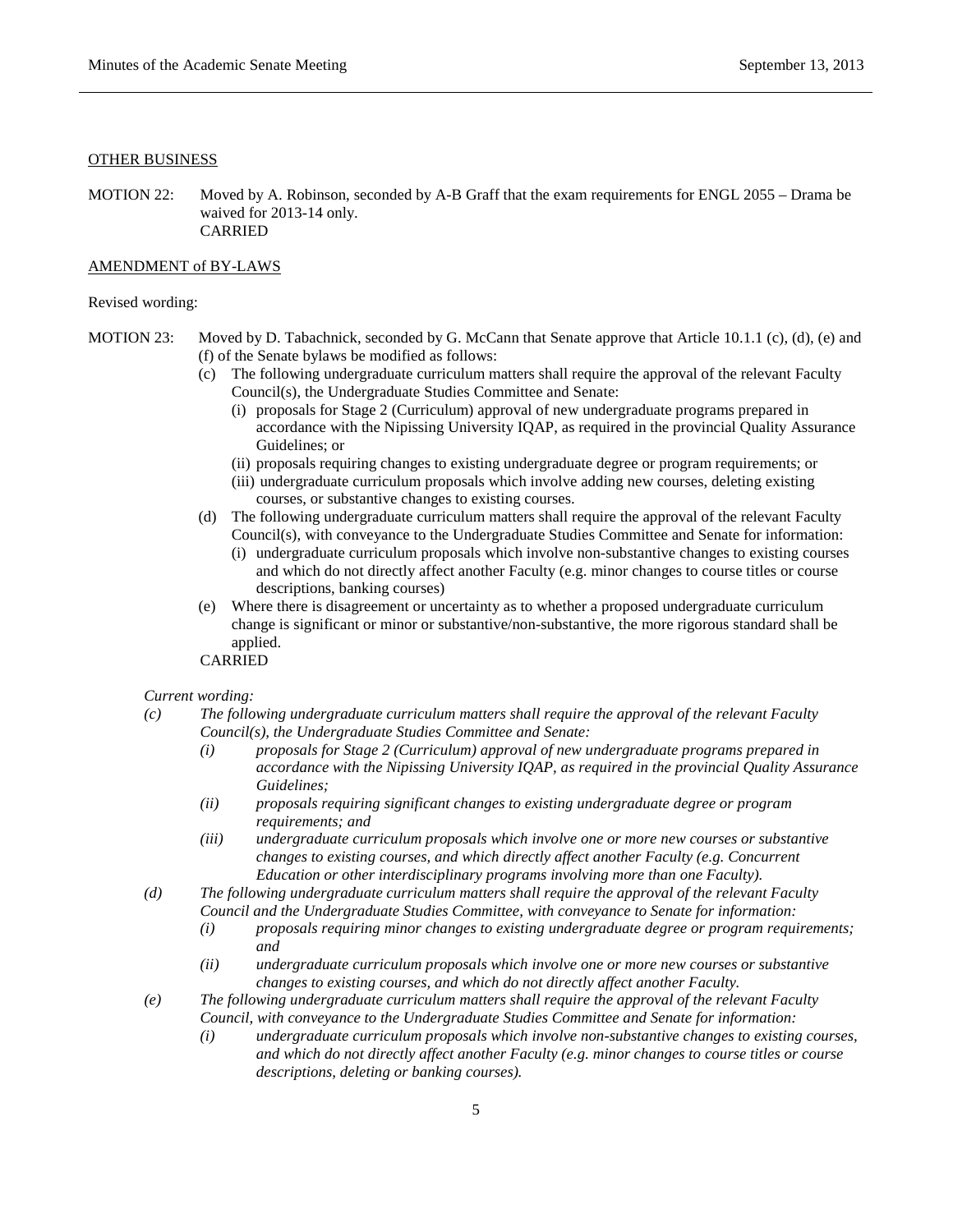*(f) Where there is disagreement or uncertainty as to whether a proposed undergraduate curriculum change is significant/minor or substantive/non-substantive, the more rigorous standard shall be applied.*

# **Notice of Motion (regarding change in the** *ex-officio* **membership on Senate)**

• That Article 2.1 of the Senate bylaws be amended with the elimination of the Director of the Centre for Flexible Teaching and Learning.

# **Notice of Motion (regarding the addition of the Vice-President Academic and Research to the Bylaws and Elections Subcommittee)**

• That Article 9.1(1)(a) be amended with the addition of the Vice-President Academic and Research (non-voting)

#### **Notice of Motion (regarding the addition of a new Senate subcommittee, Article 9.3.3**

• The addition of Article 9.3.3 Undergraduate Research Conference Subcommittee to the Senate bylaws as outlined below:

Article 9.3.3 Undergraduate Research Conference Subcommittee (URCS)

- (a) *Ex Officio* Members:
	- (i) the VPAR or designate
	- (ii) the Dean, or designate, of each Faculty;
- (b) Members Elected by Faculty Council
	- (i) Two (2) faculty Senators or non-Senators from each Faculty one of whom shall be elected by the Committee to serve as Chair and one to serve as Vice-Chair;
	- (ii) one (1) faculty Senator or non-Senator to serve as Poster coordinator;
	- (iii) one (1) faculty Senator or non-Senator, preferably from Fine Arts, to serve as Fine Arts coordinator;
	- (iv) one (1) student representative.
- (c) Terms of Reference:
	- (i) Secure the dates for the Undergraduate Research Conference;
	- (ii) Establish the themes, if any;
	- (iii) Communicate to all Nipissing University faculty;
	- (iv) Establish linkages to other universities;
	- (v) In collaboration with the VPAR office, secure a budget for the conference;
	- (vi) In collaboration with Marketing, Communications and Development, ensure that the event is publicized; and
	- (vii) Ensure the logistical support for the conference

## REPORTS FROM OTHER BODIES

#### Board of Governors

Senator DuCharme introduced himself and Senator Zimbalatti as the two Board of Governor's representatives to Senate for the next academic year. Senator DuCharme noted that the final board meeting for 2012-13 was on June 6 at which time the 2013-14 budget was approved. The executive positions on the Board remain the same as last year: Colin Dennis will serve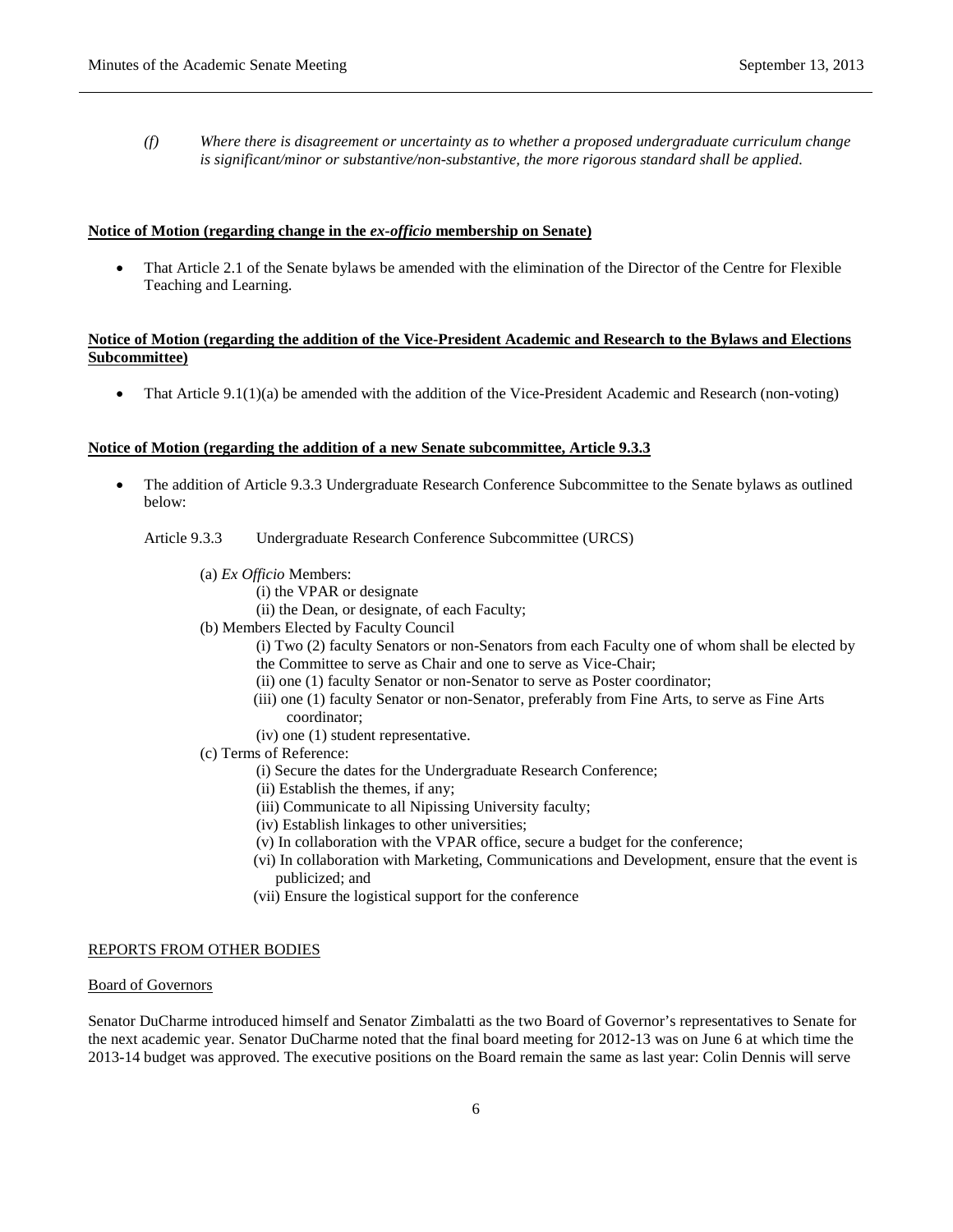his second year as Board Chair; Greg Ducharme will serve as Vice-Chair; and Marianne Berubé will serve as Vice-Chair Pro Tem.

Senator DuCharme went on to say that the Board held a successful orientation for new board members on August 13 and the annual dinner is slated for September 17. Individual exit interviews are currently being conducted with retired external and constituent board members. In terms of professional development, Senator DuCharme announced that COU is hosting a Board Conference for Board members from all Ontario universities. The respective Board committee chairs will attend this year.

## Alumni Advisor Board

Senator Feretycki announced that the Advisory Board retreat was being held September 14. One of the items on the agenda is plans for the upcoming year. He encouraged faculty and staff to participate in Homecoming October 25-27.

#### NEW BUSINESS

- MOTION 24: Moved by C. Richardson, seconded by A. Burk that Senate considers receipt of the Report of Graduate Studies Council dated July 30, 2013. CARRIED
- MOTION 25: Moved by C. Richardson, seconded by K. Eyre that the Report of the Graduate Studies Council dated July 30, 2013 be received. CARRIED
- MOTION 26: Moved by C. Richardson, seconded by A. Steele that Senate approve the addition of EDUC 5437 Special Topics in Education, as outlined. CARRIED

#### ANNOUNCEMENTS

The President welcomed all senators to a new and exciting academic year. He announced that he had the opportunity to visit the various residences during move-in and spent time with the dons, staff, students and parents.

The President indicated that preliminary work is being done on a new strategic plan. He noted that his vision is for a shortened and sharper plan with one overall plan reflecting major priorities and directions. Detailed plans will be sought from each constituent group. The process will be discussed at the next UMG meeting as well as at the Board retreat.

The President reported that there were four roundtables with the Minister over the summer. The four topics were online education, credit transfer, differentiation and the SMAs and graduate expansion. A summary of these discussions will be part of the agenda of the September 19, 2013 COU Executive Heads meeting. The President indicated he had the opportunity to meet with the Minister earlier this week and indicated that he is making the case for re-examination of the northern grant so Nipissing is at parity with the other northern universities. The President also impressed upon the Minister the significance of the upcoming cuts in education. The third point the President made is bringing the Minister up to speed on northern and Aboriginal outreach. He added that it is time for evidence based thinking with perhaps the formation of a new institute.

In regards to capital projects, the President announced that a building at Jane and Gormanville has been donated to the University. The best use for the Monastery is now being reviewed. The official opening for the Centre for Physical and Health Education will be later this fall. The President is also pleased to report that the university is \$2M ahead of last year with a donation from Mr. Seymour Schulich.